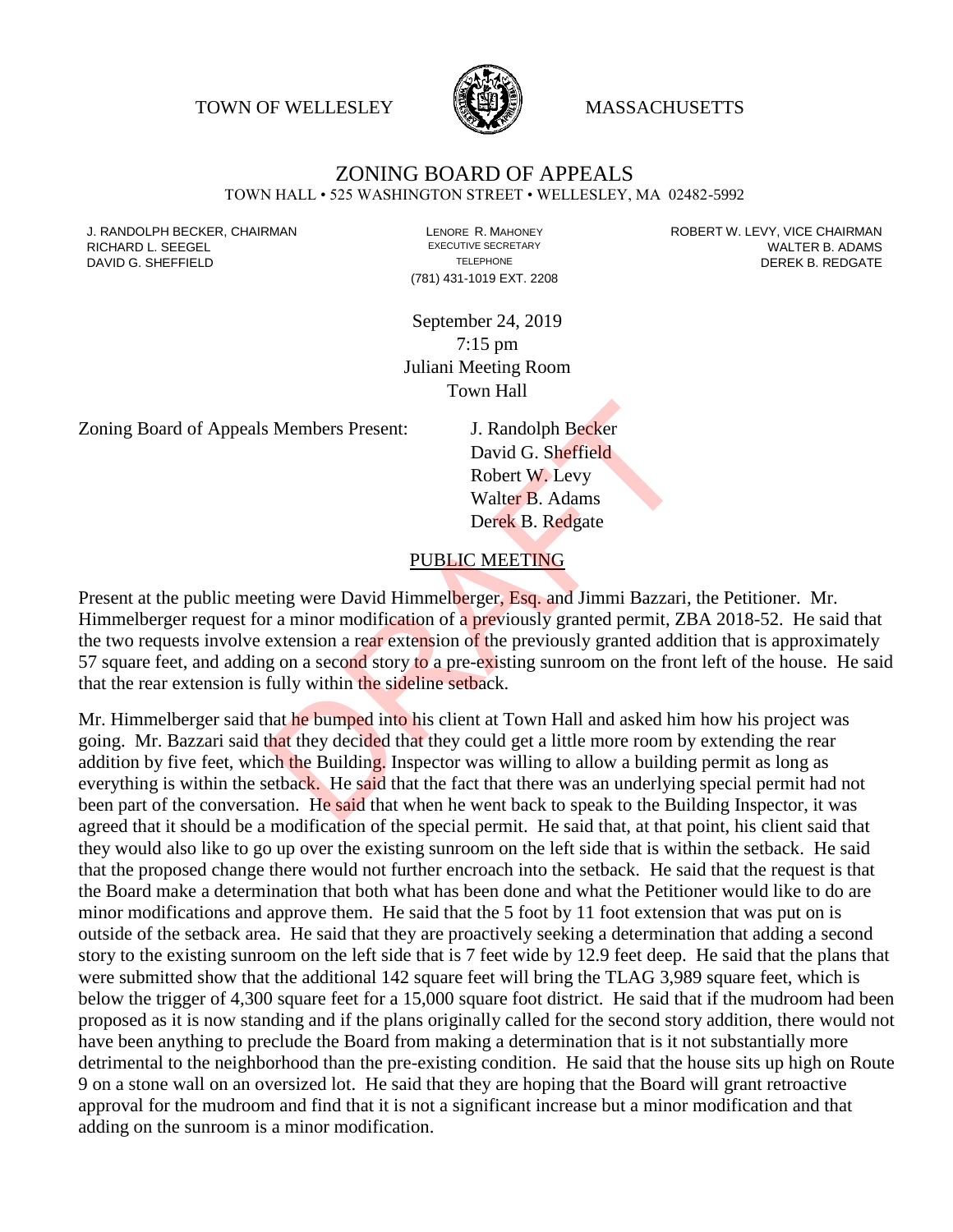Mr. Levy said that it is a two step process. He said that the Board has to determine if it is a minor modification, which can be done at a public meeting. He said that the standard is not whether the Board would have granted it originally. He said that he appreciated that the mistake was acknowledged.

Mr. Levy asked if the Petitioner spoke with the abutter who lives in the house that it closest to the west. Mr. Himmelberger said that they spoke with the abutter to the rear. He said that his client has not spoken with the abutter to the left because it is a rental property.

Mr. Levy confirmed that no abutters came to the previous hearing.

Mr. Adams asked about the driveway by the sunroom that leads to the property behind. Mr. Bazzari said that it is a common driveway. He said that Mr. Toffler is aware of the plans.

Mr. Adams said that the original special permit was to extend a nonconforming structure. He said that the addition at the back was fully compliant. Mr. Himmelberger said that it still is. He said that the petition came before the Board because the left side yard setback is 15.4 feet. Mr. Levy said that the front yard setback is nonconforming as well. He said that there appears to be a good distance to the house to the right. Mr. Adams said that it is a very unusual lot that offer challenges in terms of where the historic building is located and the rest of the lot and the topography as well.

The Board discussed whether the proposed changes are a minor modification of the approved special permit. Mr. Adams said that he considers adding onto a first floor that is already nonconforming on a case by case basis. He said that in this case, given the substantial stone wall that serves as a visual barrier, it would not be a more detrimental condition that it now has a second story to it. He said that it would be a minor modification that would not impact the original decision. Mr. Redgate said that he agreed. a very unusual lot that ofter challenges in terms of where<br>
a lot and the topography as well.<br>
Ether the proposed changes are a minor modification of the onsiders adding onto a first floor that is already nonconfor<br>
scase,

Mr. Adams moved, Mr. Redgate seconded the motion, and the Board voted unanimously to determine that the addition of a second story to an existing nonconforming sunroom with a 15.4 left side yard setback and construction of a five foot extension on the north side of house are minor modifications that do not require a public hearing.

## ZBA 2019-67, WELLESLEY PLAZA LLC & STATE STREET CENTER LLC, 452-552 WASHINGTON STREET, 10 & 16 STATE STREET

Mr. Levy said that the Board did not receive a lot of new material since the last time it met on this petition.

Present at the public hearing were Michael Doherty, Gravestar, Manager of Wellesley Plaza, Jim Strain, representing Whole Foods, and Bob Michaud, MDM Transportation.

Mr. Doherty said that since the previous hearing, they have had two meetings with the Wetlands Protection Committee (WPC). He said that they made some changes to the site, based on comments from Town Boards. He said that they made adjustments and improvements to the stormwater drainage system. He said that the Town will hire a third party to do a peer review of the stormwater system design. He said that there will be an Operation and Maintenance Plan for the design. He said that they expect that process to take approximately two months to complete. He said that a lot of the issues that were brought up at the previous hearing will be addressed in the plan. He said that the intent is, instead of refiling plans as they are revised, to submit a full set of plans that have been reviewed.

Mr. Levy said that ZBA is usually the last stop and it prefers to have all other permitting done. He said that the Board does not want to operate on a dual track with the WPC.

Mr. Doherty said that they met with DPW and Engineering in July and they provided a review of the plans. He said that the Petitioner will not come back before the ZBA until they are done with WPC permitting.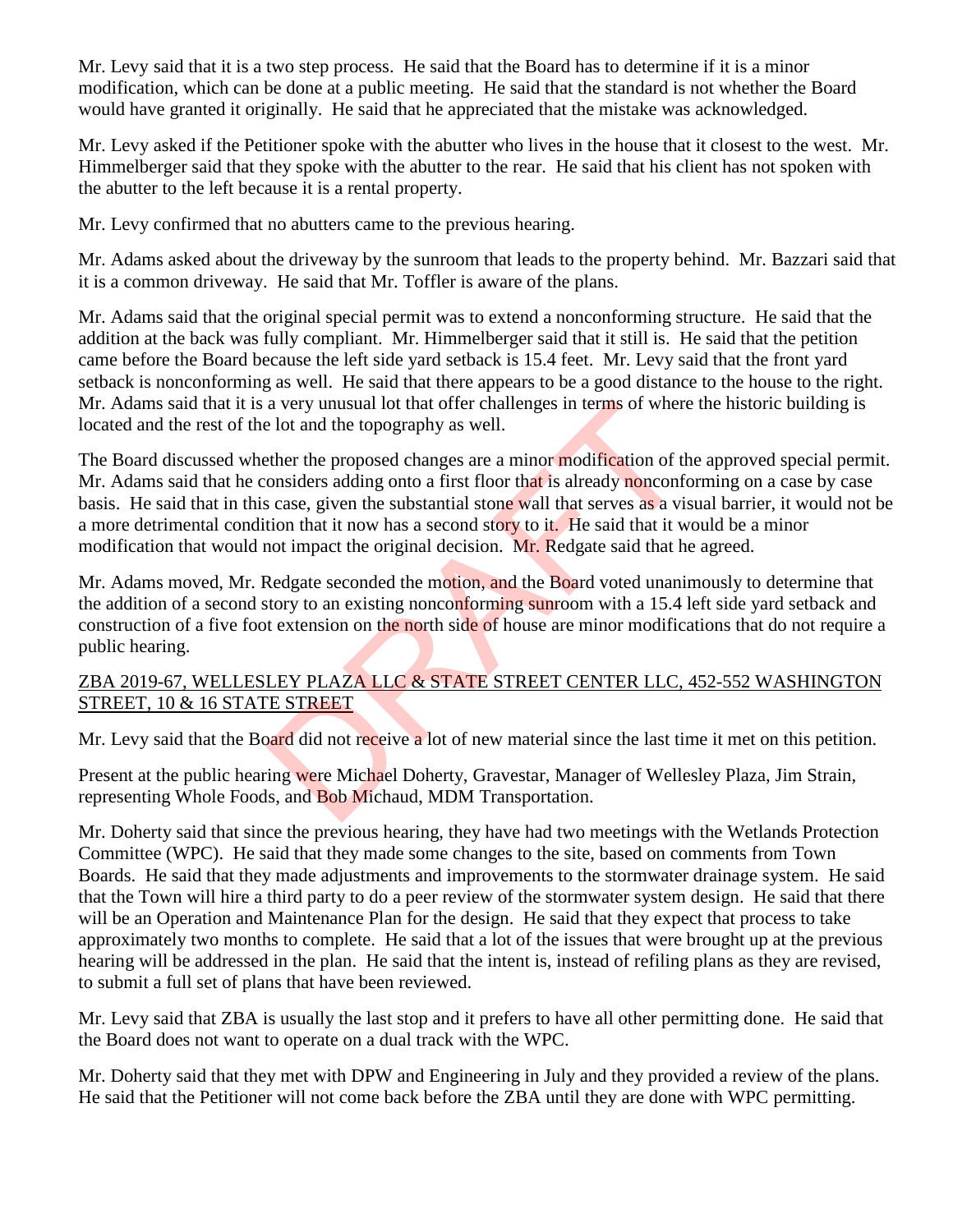Mr. Adams asked about getting a peer reviewer for traffic. He said that the Board heard from neighbors about serious problems in that area. Mr. Levy said that the Board concluded that a peer reviewer would be required. He said that will happen once there is a traffic report submitted.

Mr. Michaud said that a traffic report was prepared on August 21, 2019. He said that they presented the report to Engineering and DPW and understood that there were certain design questions regarding alignment of the driveway at Atwood Street. He said that it was more of a geometric exercise rather than a study. He said that moving the driveway had a positive effect on the queue of traffic at the signal. He said that it provided a more traditional intersection alignment. He said that Dave Hickey, Town Engineer, was going to reach out to BETA to get their initial input for review.

Mr. Adams said the at the last meeting the plan showed the revised alignment. He said that someone from the Petitioner's team stated that the revised alignment was recommended by DPW. He said that there was a lot of public comment about whether that was a good decision. He said that it is very clear that there are significant existing traffic problems with State and Atwood Streets. He said that the number of parking spaces will increase by approximately 15 percent. He said that the difficult traffic issues on Atwood Street has raised everyone's concerns about the impact of this development.

Mr. Adams said that he visited the site mid-afternoon today and it was very crowded. He said that there were very few available spaces. He asked if any of the agreements that allow teachers to park in the lot are still in effect. Mr. Doherty said that parking is just for customers. He said that the agreement with the teachers was during the High School construction. He said that the red line spaces are left over from the teacher parking.

Mr. Adams said that there is a real problem with Atwood Street and this project will not make it better. He said that many people will agree that Whole Foods is an amenity to Wellesley that people appreciate having and appreciate that it is not a megastore. He said that it is clear that Gravestar and Whole Foods have not been able to manage the location so close to a watershed area, notwithstanding that some efforts had been made. He said that it is clear that the stormwater mitigation measures did not work and no one tried to figure out a way to make it work. He said that the Board needs to move to a point where it can be assured of and have checks and balances that whatever gets approved at the site will satisfy the various conservation and water protection boards. isited the site mid-afternoon today and it was very crowd<br>spaces. He asked if any of the agreements that allow tead<br>ty said that parking is just for customers. He said that the<br>High School construction. He said that the re

Mr. Levy said that this project has never gone through Site Plan Approval. He said that Whole Foods took over an existing facility that had been operated by Star Market. He said that this is the first time that the town has looked at the project in the context of Site Plan Approval, where it can look at traffic, parking, sound, and all of the elements that the Board looks at in a traditional Site Plan Review process. He said that the Board will use this as an opportunity to review the project from top to bottom within its jurisdiction. He said that a lot of members of the public have concerns. He said that he considers Whole Foods to be an amenity. He said that parking at this facility is a great improvement over the previous location. He said that he was disappointed that there was nothing substantial before the Board at the second hearing.

Mr. Redgate said that the Board should look at the history of the location. He said that there was some traffic work done with the one-way entrances. Mr. Levy said that the prior approval for the site was for signage. He said that the Board used that opportunity to make some improvements but there has never been a full Site Plan Approval where other town departments can comment. Mr. Redgate said that he recalled BETA making recommendations. Mr. Doherty said that they worked with town departments on the sign project. He said that it was looked at comprehensively but did not come for Site Plan Approval. He said that they do have a traffic report that can be submitted and put out for peer review.

Mr. Redgate said that the Board should look at hard numbers for people heading westbound turning into the property. Mr. Levy said that most Site Approvals that the Board sits on are done prior to the project being built. He said that this is existing. He said that the Board will have the benefit of real numbers for this.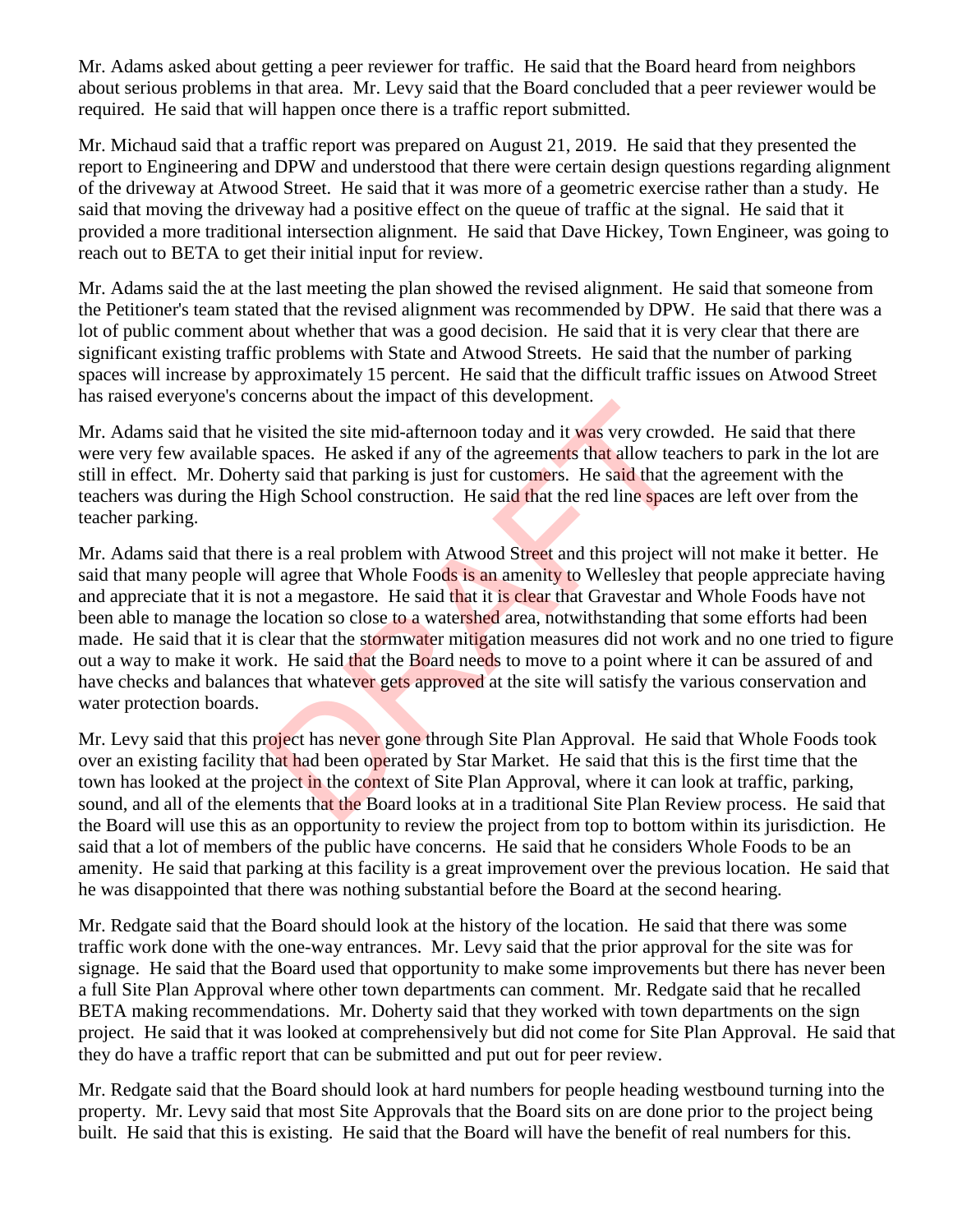Mr. Adams said that the Engineering Division should be more involved with this project. He said that the traffic problems seem to happen at certain times of the day. He said that it is clear that people are using Atwood Street as a cut around.

Mr. Levy said that SPA is an anomaly. He said that it is not a permit that is recognized by State Zoning statute. He said that it is only a creature of Wellesley's Zoning Ordinance, similar to other municipalities. He said that it is not a permit that has to meet a State standard and every town treats it differently. He said that the purpose of site plan is to review all of the site impacts, whether it is traffic, lighting, drainage, utilities, wetlands and any impact that the project has on the Town's services and the community at large. He said that it is not a permit that the Board can deny but it can impose conditions.

The Board discussed engaging BETA for peer review of the traffic report. Mr. Levy said that configuration of the parking spaces should be included in the report.

Mr. Levy said that the Town has a new bylaw for lighting. He said that the Board will want to know that there is as little light spillage as possible onto neighboring properties. Mr. Redgate said that the Board should see some information landscaping for the entire lot.

Mr. Redgate said that typically there are a lot of fall sports going on in the area at this time of year. He asked if some of the traffic is being caused by people parking in the lot to attend sports events. Mr. Michaud said that this plaza is no different from other plazas that are anchored by Whole Foods. He said that Whole Foods is a very popular venue. He said that his experience with this site dates back to 2010 when MDM evaluated the plaza when it was being re-tenanted and was subject to BETA's review. He said that the traffic there has been catalogued. He said that MDM was not asked to review the Washington Street driveway but to identify the best place to relocate the driveway and what it should look like. He said that they quantified the driveway and what happens at Atwood Street and do not expect a change in the volume of activity generated by what is a very successful plaza. He said that the plaza has been busy for many years. He said that the intent of this exercise is to provide a better customer experience. He said that the intent is to identify how they can better accommodate the demand in a way that is more consistent with good design practice. He said that the plaza is crowded frequently and people are parking where they should not. He said that the proposed changes are not tied to expansion of the use but to improve circulation aspects of the site. Mr. Levy said that the Board also has to consider the neighborhood experience. Mr. Michaud said that MDM takes the neighbors' concerns seriously. ically there are a lot of fall sports going on in the area at<br>eing caused by people parking in the lot to attend sports e<br>rent from other plazas that are anchored by Whole Foods<br>He said that his experience with this site d

Mr. Levy said that the Board will talk about traffic and parking at the next hearing.

Robert Hutchinson, 43 Atwood Street, said that several neighbors from State Street, Morton, Sessions and Atwood signed a petition with over 40 signatures opposing this plan to expand the parking lot. He displayed a picture of what traffic looks like when he leaves for work in the morning. He said that he submitted two recommendations for Gravestar to look at. He said that one recommendation is to leave the State Street access where it is today and also to change the Washington Street access. He said that he included a photograph that shows the "No Entry" signs. He said that access is underutilized and was poorly designed from the get-go. He read an excerpt from the Zoning Bylaw regarding location of driveways. He said that moving the access to across from Atwood Street will increase the conflict with public traffic. He said that this is located between two public schools, the High School and the Middle School, and in the afternoon there are a lot of kids going home. He said that the line of sight leaving Atwood Street currently is to look left and look right. He said that moving the driveway will add having to look across. He said that moving the driveway will impede line of sight. He said that Gravestar needs to continue to work on the design with traffic and safety first in mind.

Mr. Hutchinson said that Gravestar or Whole Foods have not been taking care of the driveway and the stormwater system. He said that runoff continues to happen. He said that conservation land has been impacted. Mr. Levy said that the Board will have a professional traffic engineer representing the town give